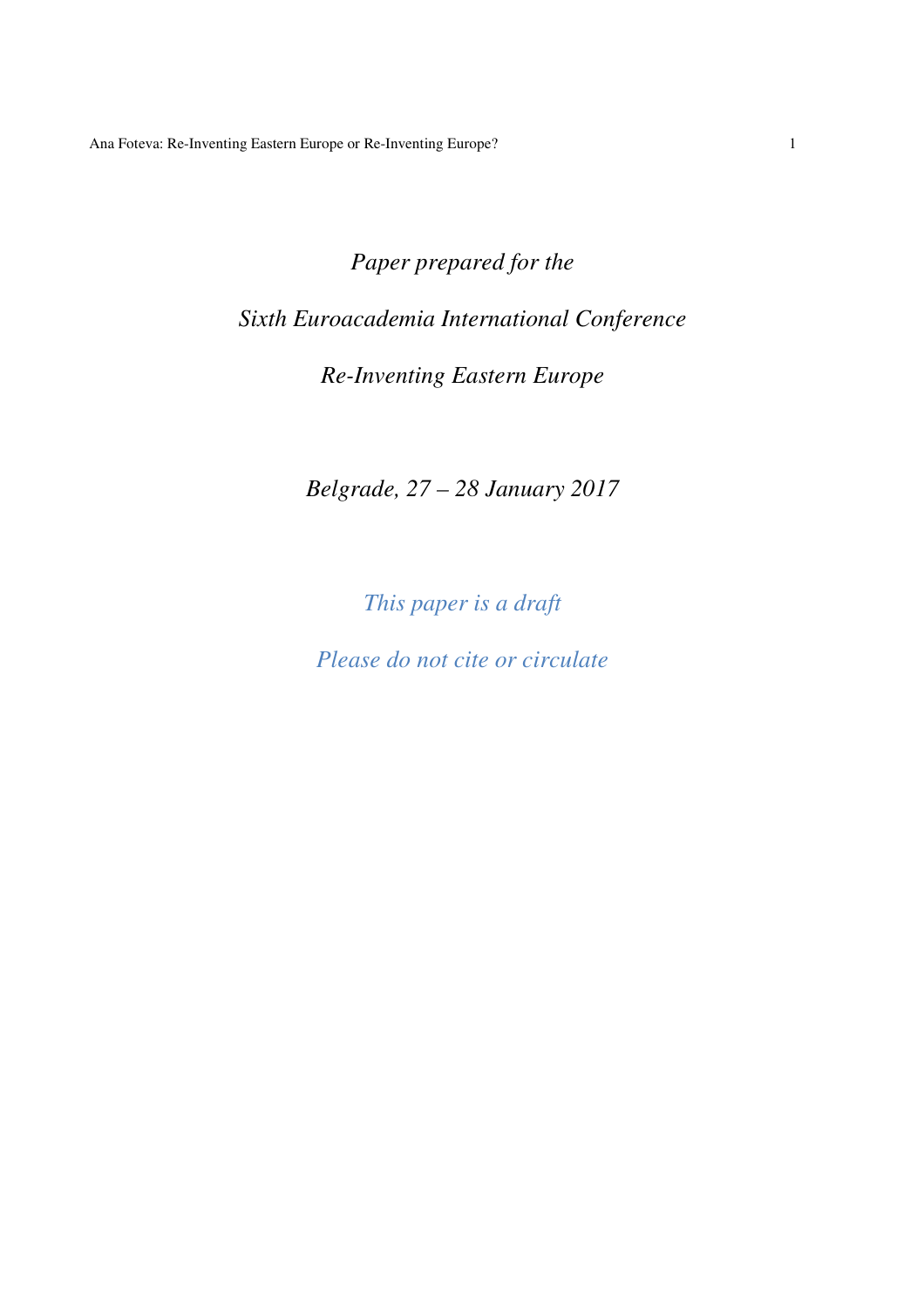# **Re-Inventing Eastern Europe or Re-Inventing Europe?**

# **Dr. Ana Foteva: University American College, Skopje, Republic of Macedonia**

## **Abstract:**

The imagination of Eastern Europe from outside, i.e., from West Europe has created an entity that is projected onto certain geopolitical areas that are not necessarily contiguous. Contrary to this position, I address the intellectual and literary imagination of the European margins from within and conclude that the inhabitants of the imagined geopolitical entity of Eastern Europe, to which I also belong, are bound to have more differentiated, even though at times colliding perspectives. I compare essayistic, historical, and fictional works to do justice to the different perspectives in mapping the European continent and I also posit the questions of cultural and political belonging to the European continent in the context of spatial theory, as elaborated by Irit Rogoff and Edward Soja.

The mapping of the European margins from within results in two or three different regions, depending on the point of view and historical period of observation, whose borders between each other and to Europe have been constantly renegotiated: East-Central and Central Europe and the Balkans. East-Central and Central Europe are both cultural regions whose boundaries have been historically argued by historians like Jenö Szücs and George Schöpflin as well as utopias that need to serve as models for a better Europe, as argued by intellectuals like Milan Kundera and Egon Schwarz.

The missing element in the cultural mapping of Europe is the culturally insubordinate region of the Balkans. I examine the Balkan region in regard to (Central) Europe and the concept of European identity and propose that cultural multi-belonging, historical disruption, and recurrence of conflicting identities are the ongoing processes which replace the concept of a common identity. I therefore consider the Balkans as Bhabha's paradigmatic liminal space within Europe that cannot be positioned in the European culturally universalist grid and evaluated from a singular normative stance, yet needs to be re-integrated into rather than rejected from Europe into an uncertain marginalized existence.

### **Key Words:**

## **Central and East Central Europe; Balkans; Utopian Imagination; Cultural Un/belonging**

The title of the Sixth Euroacademia International Conference, "Re-Inventing Eastern Europe," took me first by surprise and then made me reconsider my, as I would like to believe, differentiated perception of Europe. The CfP points to Larry Wolff's critique of the (Western) European intellectual thought of the Enlightenment that in the author's view created the notion of Eastern Europe,<sup>1</sup> similarly to Said's claim that the Orient was created by the European imagination in need of the Other.<sup>2</sup> Yet, it is still assumed that Eastern Europe is an entity, even if entirely imagined, projected onto certain geopolitical areas that are not necessarily contiguous.

In my presentation I will address the intellectual and literary imagination of the European margins from within. The inhabitants of the imagined geopolitical entity of Eastern Europe, to which I also belong, are bound to have more differentiated, even though at times colliding perspectives. I will compare essayistic, historical, and fictional works to do justice to the different perspectives in mapping the European continent. I will also posit the questions of cultural and political belonging to the European continent in the context of spatial theory, as elaborated by Irit Rogoff and Edward Soja.

Thirty-three years ago, in the last years of the Cold War, in his famous essay "The Tragedy of Central Europe," the Czech born author Milan Kundera defined the term Eastern Europe as an unnatural political affiliation of Central Europe to the Soviet orbit, imposed on the Central Europeans by the unfortunate decisions at the Yalta Conference held in the last stage of the Second World War. It is worth hearing the original description of "Eastern Europe:"

By virtue of its political system, Central Europe is the East; by virtue of its cultural history, it is the West. But since Europe is itself in the process of losing its own cultural identity, it perceives in Central Europe nothing but a political regime; put another way, it sees in Central Europe only Eastern Europe.<sup>3</sup>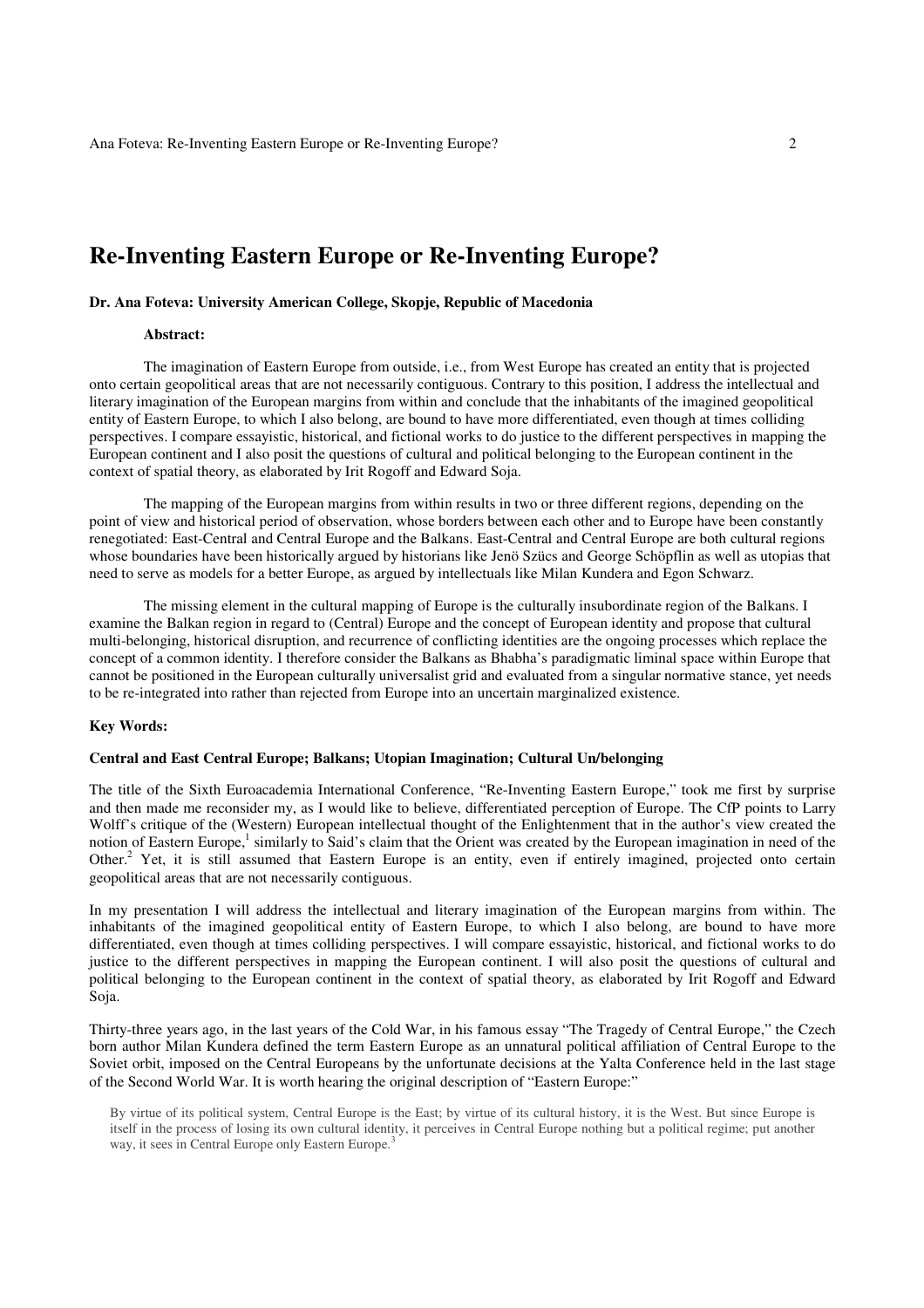This seminal text in the discussions on Central Europe provoked a wide range of responses, both in favor and against Kundera's persuasively argued assertions, best summarized in the volume *In Search of Central Europe*, published in the year of the fall of the Berlin Wall and meanwhile, unfortunately, out of print.

For Kundera, there is no dilemma that Central Europe belongs to the West, or rather to Western Europe. As such, it is opposed not only to the Soviet Union but also, or indeed primarily, to Russia, which he observes not "as just one more European power but as a singular civilization, an *other* civilization."<sup>4</sup> He further claims that in the aftermath of the war, "three fundamental situations developed in Europe […]: that of Western Europe, that of Eastern Europe, and, most complicated, that of the part of Europe situated geographically in the center – culturally in the West and geographically in the East" (33). Kundera's Central Europe consists of what he calls "small nations", including Poland – he defines small nations not in regard to territory or population, but rather in regard to their precarious geopolitics that threatens "their very existence [...] at any moment" in history.<sup>5</sup> These countries share the same cultural legacy built over centuries within the borders of the former Habsburg Monarchy as well as a deep distrust of history. In Central Europe history is not written by the victors but by the conquerors, never by the Central Europeans themselves, who, although inseparable from the European cultural paradigm, always end up on the wrong side of history as victims and outsiders.<sup>6</sup>

Although never explicitly articulated, the epithet Eastern in Kundera's essay is attributed to Russia alone. Russia, with its "another (greater) dimension of suffering, another image of space (a space so immense that entire nations are swallowed up in it), another sense of time (slow and patient), another way of laughing, living, and dying,"<sup>7</sup> is the opposite pole to the Central European "family of nations," sharing the dream of a strong, unifying state that would retain "the greatest variety within the smallest place" and longing to be a "condensed version of Europe itself, […] a small-arch European Europe."<sup>8</sup>

The Hungarians Jenö Szücs and George Schöpflin give similar criteria for a differentiation between Western and Eastern Europe (Szücs) or between Europe and Russia (Schöpflin). Szücs focuses on the historical and political processes which shaped the three regions that, according to him, comprise Europe. In 800 C.E. Western Europe was identical with Carolingian Europe (the realm of Charlemagne). It was opposed to the eastern successor of the Roman Empire, the Byzantine Empire, and to the Islamic Ottoman Empire, and after the Arab invasion of the Iberian Peninsula its purported center was moved further to the North. Western Europe usurped the name "Europe" after the death of Charlemagne in 814, thus ignoring the other pole of Europe—the Byzantine Empire.<sup>9</sup>

The schism between Eastern and Western Christianity in 1054 moved the border between Western and Eastern Christianity further to the East: it separated, roughly, the Polish from Russian lands, and reached into the Baltic region in the thirteenth century. These two regions were shaped by the competing influences of Rome and Constantinople. The political demarcation line was at the same time a cultural one. Western Europe was culturally shaped by the Romanesque and Gothic periods, the Renaissance and the Reformation, but also by the development of autonomous cities with corporative structure and liberties, among other things. These phenomena did not reach further than the Polish and Hungarian Kingdoms.<sup>10</sup>

According to Szücs, following a not entirely perfect, yet acceptable consensus, the region between the demarcation lines of the former Carolingian Europe and Eastern Europe, which culturally still belonged to the West, was given the name Ostmitteleuropa (East-Central Europe). Everything beyond this East-Central Europe was known as the East, a region that never took part in the medieval cultural development of Western Europe. In the sixteenth century, the Russian state was founded between the White, the Black, and the Caspian Seas, in the territory between Poland and the Ural. In time, Russia and Eastern Europe became one and the same. $11$ 

At the end of the medieval period the Seljuk Turks conquered the Byzantine Empire and renamed its Asian region Anatolia and the Southeastern European parts Rumelia—referring to the lands inherited from the Roman Empire. Since the Ottoman conquests stopped in Hungary, Szücs assigns it the role of the new border region from which Central Europe had just been liberated. He also decides to leave Southeastern Europe, today also or better known as the Balkans, out of consideration because it was excluded from the European structures for a half a millennium.<sup>12</sup>

Schöpflin compares the Russian model to the Western situation and concludes that it is inherently different. The ruler not only of Russia, but also of the Byzantine state was able to integrate the Church into the framework of secular power and thereby exercise control over the religious domain. In the Byzantine Empire, where the political tradition was reinforced by the influence of Islam, the ruler used religion to strengthen the myth of legitimacy, according to which the Empire was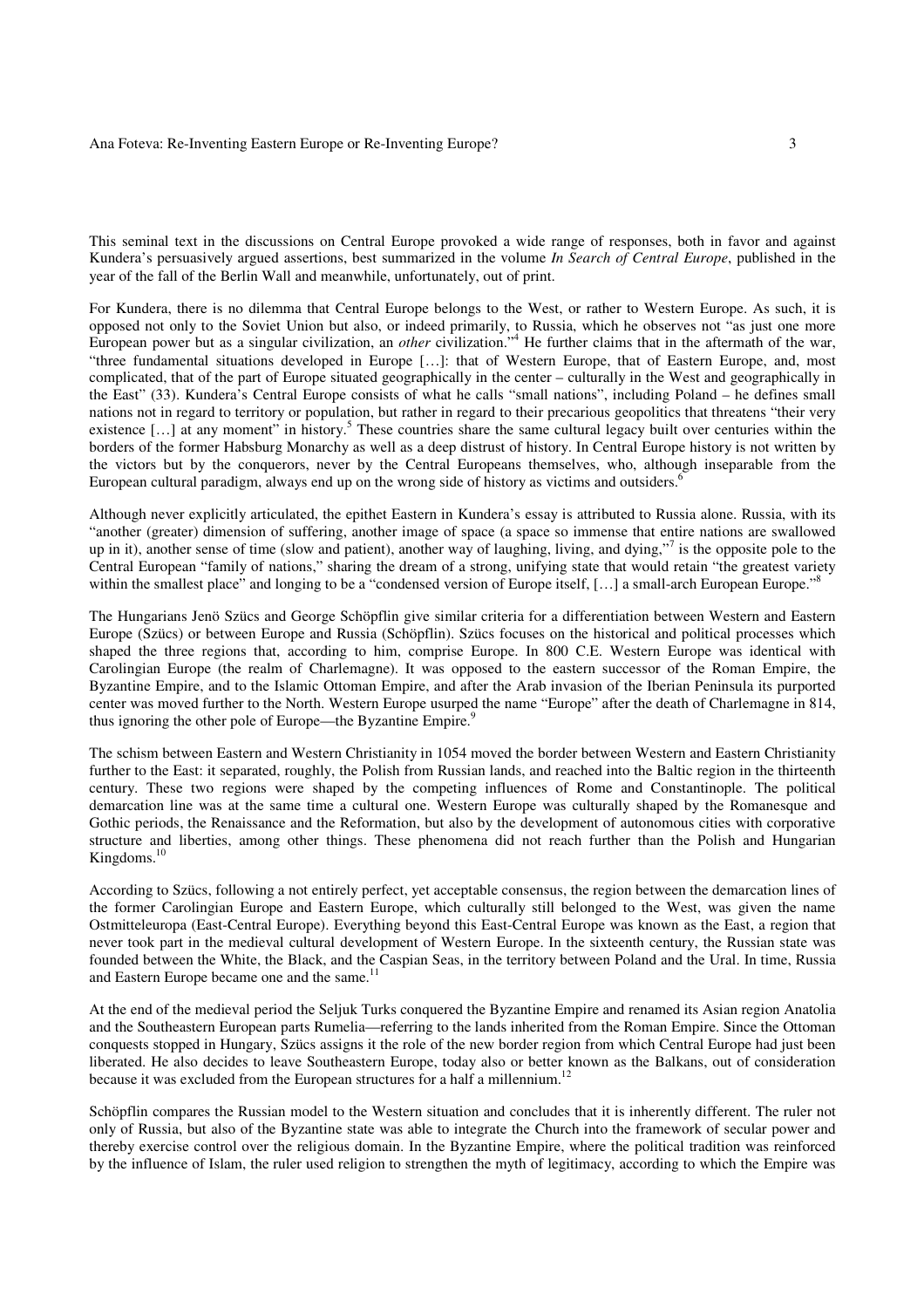divinely ordained, so that religion could never emerge as an autonomous, competitive value in the way that it did in Europe.<sup>13</sup> The Byzantine Empire, with its traditional urban civilization and centralized bureaucratic state structure, was the opposite of the Western European division of power, and Islam combined elements of Persian-Byzantine structures with its own military-theocratic autocracy. Therefore, Szücs' conclusion is that the Byzantine Empire did not partake in the Western European or, according to Schöpflin, in the European model of development.<sup>14</sup> Central Europe, on the other hand, notwithstanding the intermediate and liminal, pervious nature of the area between Latin and Orthodox lands, emerged as a part of Western Christianity and thus firmly associated with the West.<sup>15</sup>

As the collapse of the communist block was becoming more apparent, the American scholarship also divided Eastern Europe into East-Central Europe and Southeastern Europe,<sup>16</sup> something that Szücs had done as early as 1983. The latter was a name for the Balkans coined by the German geographer Otto Maul in 1929 in order to overcome "the standing historical-political dichotomy between the Danubian monarchy and the Ottoman Balkans that had become irrelevant.<sup>17</sup> Ironically, this term recurred in the last decade of the twentieth century during the demise of the multinational and multicultural state of Yugoslavia, when the dichotomy between the Habsburg and Ottoman Empires became relevant again. The shocking, violent dissolution of the former Yugoslavia inspired scholars to revisit the cultural and political mapping of Europe, this time focusing on the abovementioned Ottoman-Habsburg historical border. Todorova's highly resonant book *Imagining the Balkans*, whose first edition was published in n1997, two years after the Dayton Peace Agreement between the warring sides in the former Yugoslavia, is a result of the political disputes over cultural belonging and unbelogning that eventually turned into armed conflicts. Todorova's draws the geographical borders of the Balkans in her *Imagining the Balkans* as follows:

The standard approach of geographers distinguishes between a *stricto sensu* physico geographical definition, and one employed for more practical purposes. The first accepts as the undisputed eastern, southern, and western borders the Black Sea, the Sea of Marmara, the Aegean, Mediterranean, Ionian, and Adriatic Seas.

It is significant that the northern geographical border of the Balkans is the most disputed one, indeed that is the border which was used as a political argument during the wars in the former Yugoslavia. According to Todorova,<sup>19</sup> geographically "it is most often considered" to begin at the mouth of the river Idria in the gulf of Trieste and to coincide with the Sava and the Danube rivers. It is disputed because here the geographical and the cultural definitions of the region based on historical metanarratives collide, and every attempt to determine the border opens a Pandora's box of historical and cultural argumentation. The Byzantine-Ottoman legacy defines, according to Todorova,<sup>20</sup> the cultural map of the Balkans, but the above geographical definition includes also Slovenia, a territory that has never been part of either the Byzantine or Ottoman Empires, as well as the European part of the Ottoman Empire in the Balkans and therefore questions not only the border between the Balkans and Europe, but also the border between the Orient and the Occident.

 The disagreements and difficulties in naming and mapping the Balkans show the crisis of geography as "a concept, a sign system and an order of knowledge established at the centers of power."<sup>21</sup> Abandoning the "sequentially unfolding narrative" and historical thinking, Soja introduces the concept of postmodern human geography and proposes spatialization of the historical narrative that would emphasize "the combination of time and space, history and geography, period and region, sequence and simultaneity."<sup>22</sup> The postmodern and critical human geography provides us with a new vision that allows us to see in different ways "the interplay of history and geography, the vertical and horizontal dimensions of being in the world [...]" (11). Like Rogoff, Soja points to the "relations of power and discipline [...] inscribed into the apparently innocent spatiality" and the interference of politics and ideology with human geographies.

 Drawing on the "spatial turn" paradigm proposed by Soja, Blažević suggests the use of the term "Balkan" "as a flexible, dynamic, and relational heuristic concept […] [that] enables and promotes a critical, multi-perspective and selfreflexive thinking about space," rather than as a criterion for symbolic inclusion/exclusion, i.e., belonging or not belonging to Europe. Precisely postmodern geography opens the possibility of conceptualizing "space as a dynamic network," in which "heterogeneous historical trajectories [...] [are] densely interwoven with the asymmetrical relations of power." The Balkans should therefore be reconceptualized as "a space of permeation and overlapping, where individual and collective identities have constantly been (re)created in the game of attraction and rejection."<sup>24</sup>

 Indeed, since the beginning of Modern Age, the Balkans have been variously part of the Byzantine, Ottoman, and even the Austro-Hungarian Empires, and their border with Central Europe has never been clearly established, or rather consistently debated. In relation to Europe "proper," this region has always been considered a border between the Orient and the Occident. Therefore, I propose that cultural multi-belonging, historical disruption, and recurrence of conflicting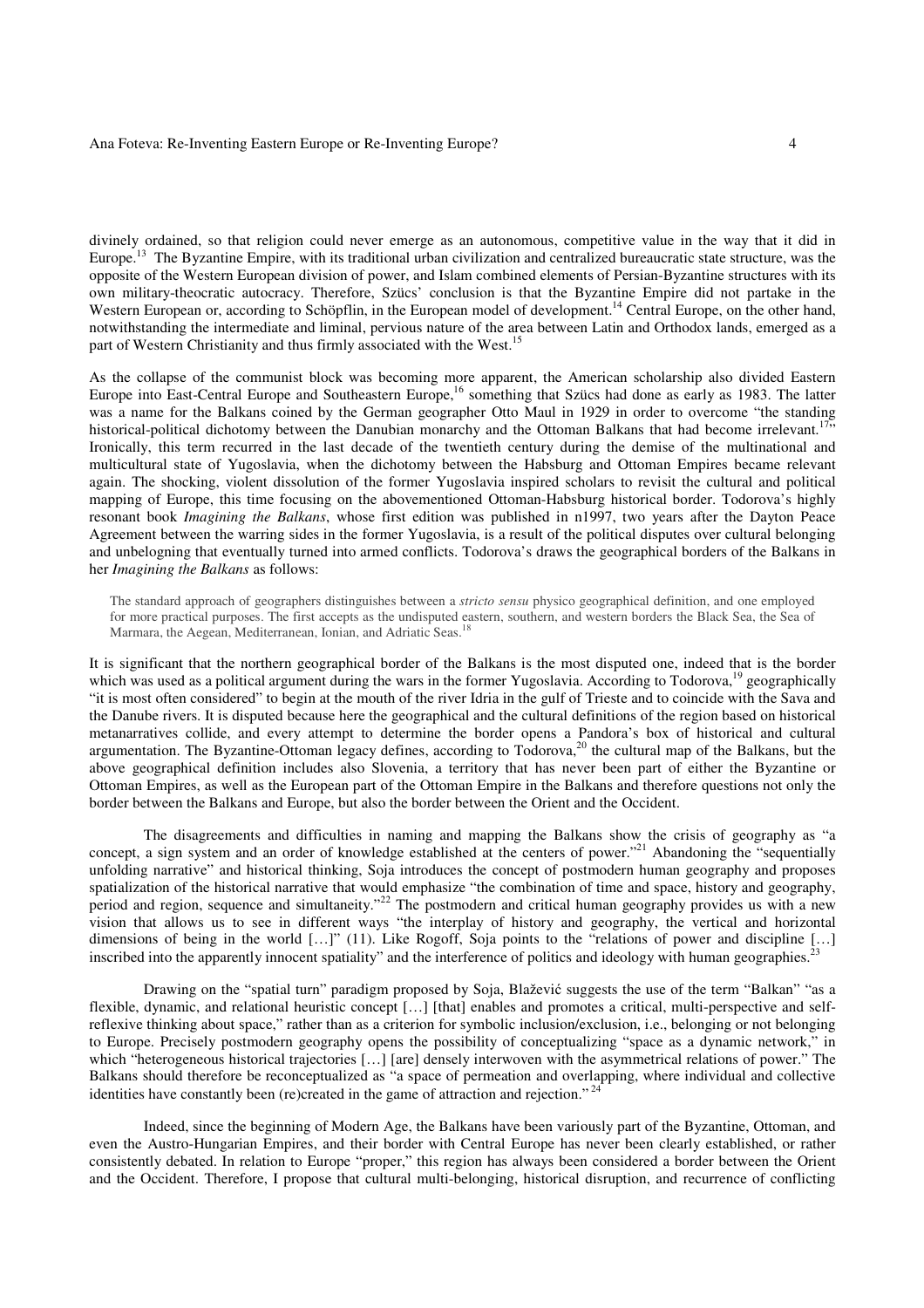identities are the ongoing processes which replace the concept of a common identity for the Balkans and require a plurality of mobile and adjustable perspectives as interpretative strategies for viewing this region considered as a cultural and geopolitical space.<sup>2</sup>

 In order to circumvent the aporia in the attempt to define the borders of the Balkans I have identified four different *Sub-Balkans*<sup>26</sup> based on the interactions between different external centers of power, or simply empires, which have been most dominant in each, on the one hand, and collective local identities formed in a "game of attraction [to] and rejection"<sup>27</sup> from the centers of power, on the other. One Balkan region was part of the Austro-Hungarian Empire and thus has long been considered part of Central Europe's cultural heritage, as Kundera has pointed out. This area includes parts of Croatia and possibly all of Slovenia. A second *Sub-Balkan* includes regions that were part of both the Austro-Hungarian and Ottoman Empires: Bosnia-Herzegovina, Vojvodina, Hungary, and parts of Croatia and Romania. These regions admit to a mixed heritage—to Austrian Catholic and to Turkish-Islamic influences. Like Slovenia and Croatia, Hungary also belongs to Central Europe. The third *Sub-Balkan* region is comprised by the territories populated by Slavic peoples and includes Slovenia, Croatia, Bosnia-Herzegovina, Serbia, Montenegro, Macedonia, or simply the former Yugoslavia, and Bulgaria. Finally, a fourth *Sub-Balkan region*, which could bear the epithet "most Balkan," was part of both the Ottoman and Byzantine Empires, an area including Serbia, Bulgaria, Greece, Montenegro, Albania, Kosovo, Macedonia, and part of today's Romania. The delineations of this region must account for Greek, Greco-Roman, and Islamic influences, which is why it lies somewhat outside of the paradigmatic Slavic/European ethnic divide figuring in European thought.<sup>28</sup>

 It is obvious that the imaginary and vague Eastern Europe observed from the West disappears when the European border regions are observed from within, but only to give way to another kind of imagination. Egon Schwarz criticizes Kundera, on the one hand, for his idealized depiction of Central Europe in the past as a small universe of great national diversity unified by culture, without any mention of the dark force of anti-Semitism, which for Schwarz is a Central European product par excellence,<sup>29</sup> and on the other for his cultural pessimism regarding the present and his despair about Europe's inability to provide the greater spiritual power for Central Europe because "Europe no longer perceives its unity as a cultural unity."<sup>30</sup> Yet, he is willing to accept Kundera's utopian notion of Central Europe as an entity that is not a state, but rather a culture or a fate with imaginary borders defined by the great common situations that reassemble and regroup peoples along the ever-changing boundaries that mark a realm inhabited by the same memories,<sup>31</sup> a Central Europe that "is a symbol for what is not but should be."<sup>32</sup> Schwarz takes Kundera's utopia one step further and advocates a utopian imagination that is based on the principles of European humanism, Enlightenment, and democracy like universalism, sympathy for ethnic, linguistic, and religious differences, renunciation of aggression, abandonment of ready-made ideologies, and respect for the human being, to mention but a few,<sup>33</sup> a Central Europe which becomes a model for a better Europe.

 Can the utopian imagination for a better Europe be extended to the Balkans? Homi Bhabha developed the concept of cultural difference that functions in opposition to cultural diversity.<sup>34</sup> Cultural diversity in West-European plural democratic societies is based on a transparent norm given by the host society or dominant culture that functions as a grid within which the other cultures are located and evaluated, thus creating a containment of cultural difference. The notion of cultural difference, however, is a position of liminality, a productive space of the construction of culture as difference in the spirit of alterity or otherness.<sup>35</sup> From this point of view, the Balkans are the paradigmatic liminal space within Europe that cannot be positioned in the European universalist grid and evaluated from a singular normative stance. My pluralistic concept of cultural multi-belonging dismisses the notion of center and allows us to see Balkan cultures as incommensurable both to one another and to the normative notions of European culture.

 The imagination of a better Europe must include transgression of both cultural boundaries and political borders between the Balkans and Europe, because the alternative means condemning the Balkans to a marginalized existence, geographically close but politically endlessly far away from the remainder of the continent, living under constant threat of new conflicts. This imagination was once political reality in the state of the former Yugoslavia. In his play *Voyage by Dugout* (1999),<sup>36</sup> the ostracized Austrian author Peter Handke dared imagine entirely peaceful Balkans based on a "posthistorical" society from the until recently warring region of the former Yugoslavia, in which the small nations of the Balkan-Central European space overcome religious and cultural divisions imposed throughout history by external political forces and unite in the name of centuries-old local coexistence despite imperial conquests, or, as we would say today, globalization.<sup>37</sup>

The small nation, then, recurs as a concept. Kundera attributes it first to Central, and then even to entire Europe: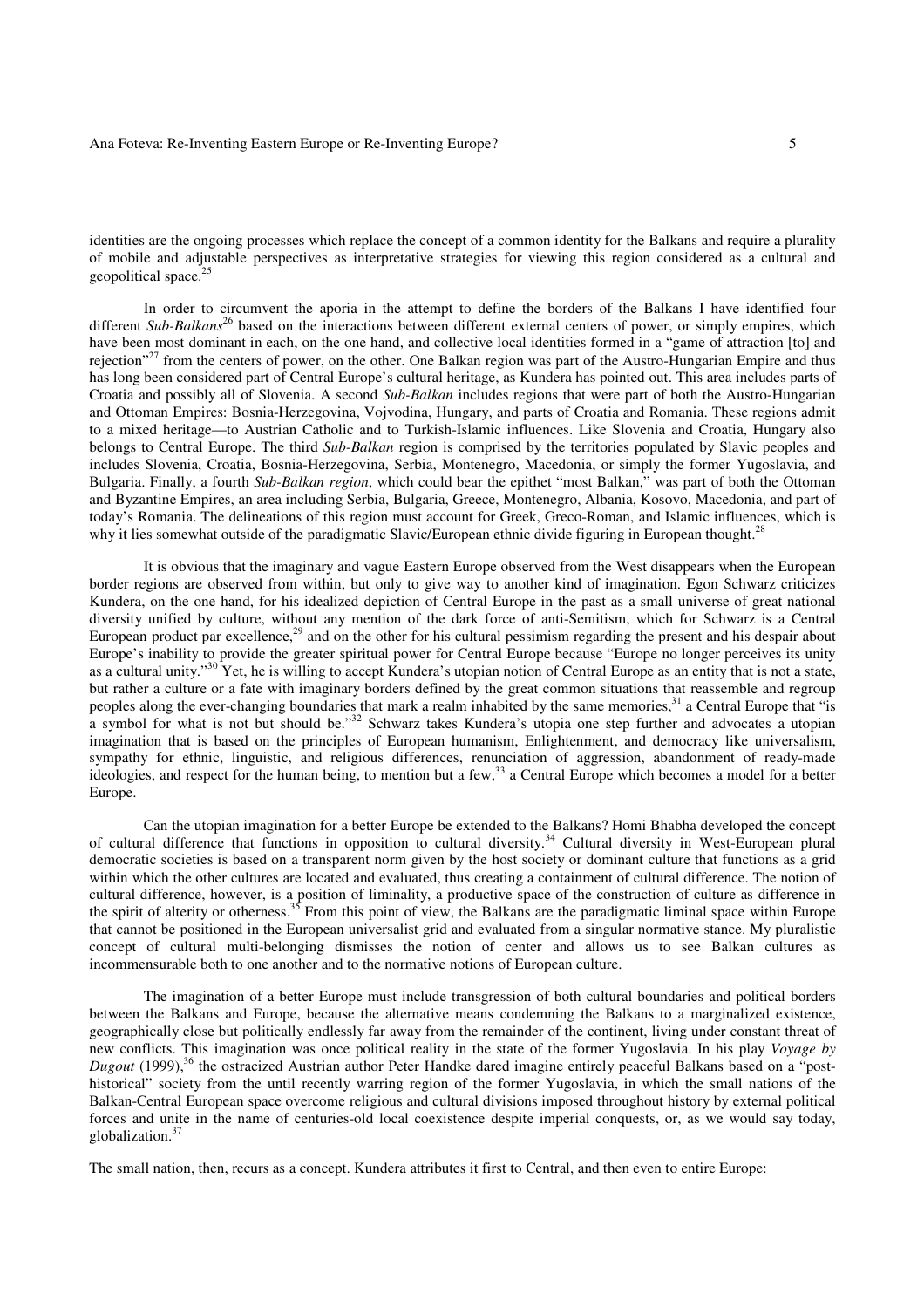#### Ana Foteva: Re-Inventing Eastern Europe or Re-Inventing Europe? 6

Thus it was in this region of small nations […] that Europe's vulnerability, all of Europe's vulnerability, was more clearly visible before anywhere else. Actually, in our modern world where power has a tendency to become more and more concentrated in the hands of a few big countries, *all* European nations run the risk of becoming small nations and of sharing their fate. In this sense the destiny of Central Europe anticipates the destiny of Europe in general [...].<sup>31</sup>

Must the state of being as a small nation be of disadvantage? In the *Realpolitik*, probably so. Yet, we must not forget that the EU itself was, among other things, established as a family of mostly small nations, despite the very few relatively large members, which are nonetheless dwarfed by countries like the United States, Russia, or China. Both Kundera and Handke are actually in search of the best imaginable framework that would house the cultural, ethnic, linguistic, and religious diversity of the small countries in both spaces, against the backdrop of traumatic histories and despite the challenges of globalization.

Schwarz argues that the use of the term Central Europe in the present is accompanied by "a strong uneasiness in view of the increasingly hysterical confrontations between the ideological powers, which threaten to crush everything in their path and under whose rule we find ourselves searching for spiritual freedom [and] an identity of our own  $[...]$ . Published in 1989, this paragraph could not describe better our own times. Caught in the renewed antagonism between the US and Russia, the wars in the Middle East, and the run-away train of globalization, the Europeans seem to have lost their own authentic identity and are left with the shabby, already-seen nationalist and xenophobic ideologies of the populist and nationalist parties and movements, which they thought could only prosper in the uncultivated Balkans.

Kundera's cultural pessimism has unfortunately been proved right, the questions he posed in 1984 resonate more strongly than ever:

But […] [w]hat realm of supreme values will be capable of uniting Europe? Technical feats? The market place? The mass media? […] Or […] politics? But […] which politics? The right or the left? Is there a discernable shared ideal that still exists above this Manicheanism of the left and the right […]? Will it be the principle of tolerance, respect for the beliefs of other people? But won't this tolerance become empty and useless if it no longer protects a rich creativity or a strong set of ideas?

All "values" mentioned by Kundera are presently forces which divide European societies and alienate citizens from the state. Not even tolerance, which in the mid-eighties of the twentieth century seemed to be a permanent value, is today a matter of course. Europe, Central Europe, and the Balkans are all in desperate need of their own re-invention, which must begin with a re-examination of the past, especially of the traumatic experiences and failures to come closer to a vision of a unified and peaceful continent that will also respect the sovereignty of each and every member state, as Kundera was wishing for the Central European states unwillingly attached to the Warsaw Pact.

 $\overline{a}$ 

6 Ibid., 36.

7 Ibid., 34.

8 Ibid., 33.

<sup>&</sup>lt;sup>1</sup> Larry Wolff, *Inventing Eastern Europe: The Map of Civilization on the Mind of the Enlightenment* (Stanford, Calif.: Stanford UP, 1994)

<sup>2</sup> Edward Said, *Culture and Imperialism* (New York: Vintage Books, 1994)

<sup>3</sup> Kundera, "The Tragedy of Central Europe." *New York Review of Books* 31.7 (26 April 1984): 33–38, 38.

<sup>4</sup> Ibid., 34.

<sup>5</sup> Ibid., 35.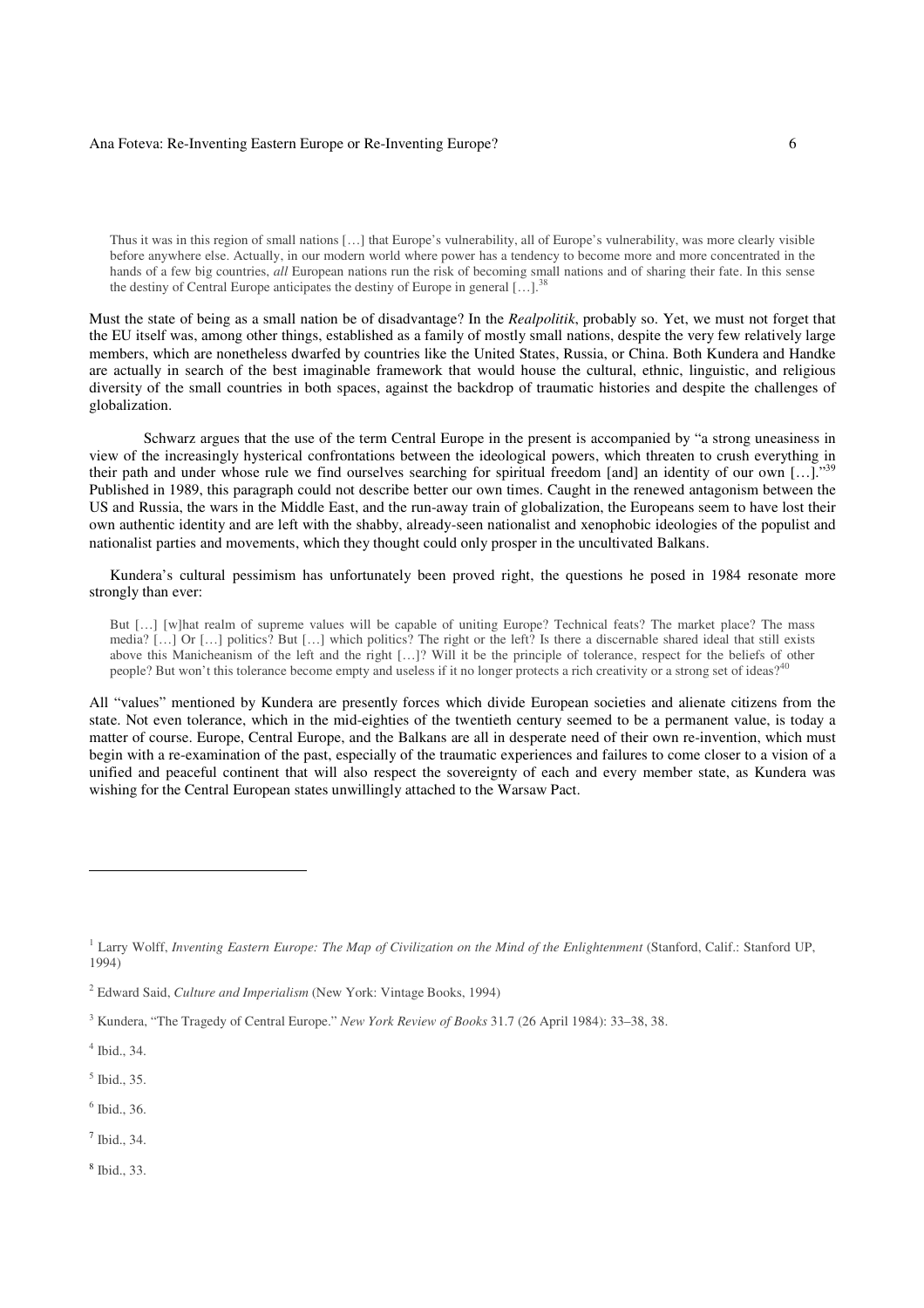Szücs, *Die drei historischen Regionen Europas* (Frankfurt /M: Neue Kritik, 1994), 13-14.

Ibid.

 $\overline{a}$ 

Ibid.,  $16-17$ .

Ibid.,  $17-18$ .

<sup>13</sup> George Schöpflin, "Central Europe: Definitions Old and New," in *In Search of Central Europe*, eds. George Schöpflin and Nancy Wood (Cambridge: Polity P, 1989), 13.

<sup>14</sup> Szücs, 23.

Schöpflin, 19-20.

Mariia Nikolaeva Todorova, *Imagining the Balkans* (New York: Oxford UP, 1997), 140.

Ibid., 29.

Ibid., 30.

Ibid.

Ibid., 160.

Irit Rogoff, *Terra Infirma* (New York: Routledge, 2000), 20.

<sup>22</sup> Edward W. Soja, *Postmodern Geographies: The Reassertion of Space in Critical Social Theory* (London and New York: Verso, 1989), 1-2.

 $^{23}$  Ibid., 6.

 Zrinka Blažević, "Globalizing the Balkans: Balkan Studies as a Translation/Translational Paradigm," *Kakanien Revisited* (22 June 2009):1-2, accessed 4 June 2013, doi: http:// www.kakanien.ac.at/beitr/balkans/Blazevic1.pdf.

 Ana Foteva, *Do the Balkans Begin in Vienna? The Geopolitical and Imaginary Borders between the Balkans and Europe* (New York: Peter Lang, 2014), 2.

Ibid., 8.

Blažević, 2.

Foteva, 9-11.

 Egon Schwarz, "Central Europe – What It Is, and What It Is Not," in *In Search of Central Europe*, eds. George Schöpflin and Nancy Wood (Cambridge: Polity P, 1989), 152.

Kundera, 36.

Kundera, 35.

Schwarz, 154.

Ibid.

 Homi K. Bhabha and Jonathan Rutherford, "The Third Space: Interview with Homi Bhabha, in *Identity: Community, Culture, Difference*, ed. Jonathan Rutherford (London: Lawrence and Wishart, 1990), 208–209.